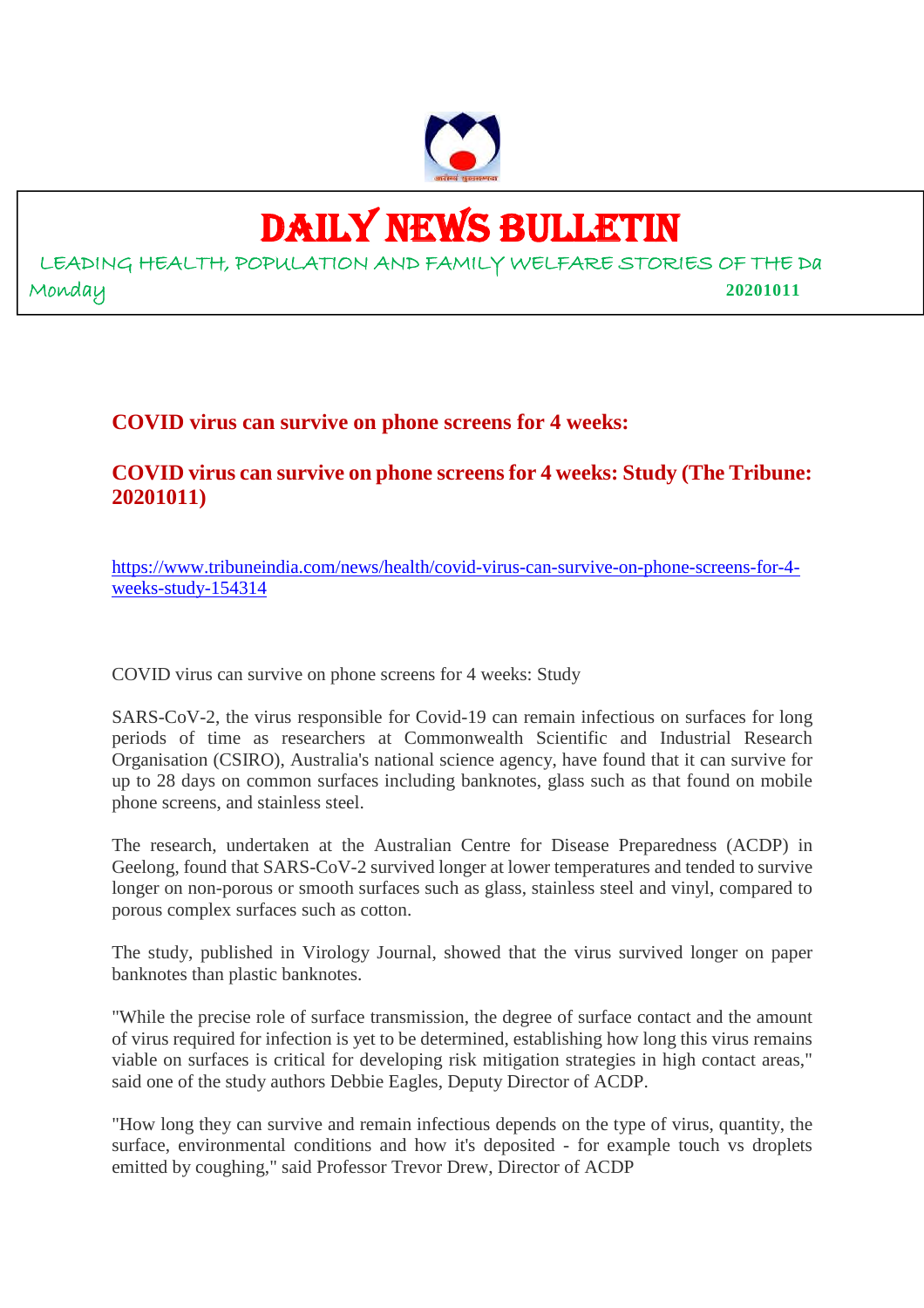"Proteins and fats in body fluids can also significantly increase virus survival times." CSIRO Chief Executive Larry Marshall said surface survivability research builds on the national science agency's other Covid-19 work, including vaccine testing, wastewater testing, Personal Protective Equipment (PPE) manufacture and accreditation, and big data dashboards supporting each state.

"Establishing how long the virus really remains viable on surfaces enables us to more accurately predict and mitigate its spread, and do a better job of protecting our people," Marshall said.

"Together, we hope this suite of solutions from science will break down the barriers between us, and shift focus to dealing with specific virus hotspots so we can get the economy back on track." The research involved drying virus in an artificial mucus on different surfaces, at concentrations similar to those reported in samples from infected patients and then re-isolating the virus over a month.

Further experiments were carried out at 30 and 40 degrees Celsius, with survival times decreasing as the temperature increased.

The study was also carried out in the dark, to remove the effect of UV light as research has demonstrated direct sunlight can rapidly inactivate the virus.

"Our results show that SARS-CoV-2 can remain infectious on surfaces for long periods of time, reinforcing the need for good practices such as regular handwashing and cleaning surfaces," Eagles said.

"At 20 degrees Celsius, which is about room temperature, we found that the virus was extremely robust, surviving for 28 days on smooth surfaces such as glass found on mobile phone screens and plastic banknotes.

"For context, similar experiments for Influenza A have found that it survived on surfaces for 17 days, which highlights just how resilient SARS-CoV-2 is," Eagles said.

### **BCG vaccine**

## **UK study tests if BCG vaccine protects against COVID (The Tribune: 20201011)**

https://www.tribuneindia.com/news/health/uk-study-tests-if-bcg-vaccine-protects-againstcovid-154226

Bacillus Calmette-Guérin (BCG) vaccine, used to protect against tuberculosis, induces a broad innate immune-system response

UK study tests if BCG vaccine protects against COVID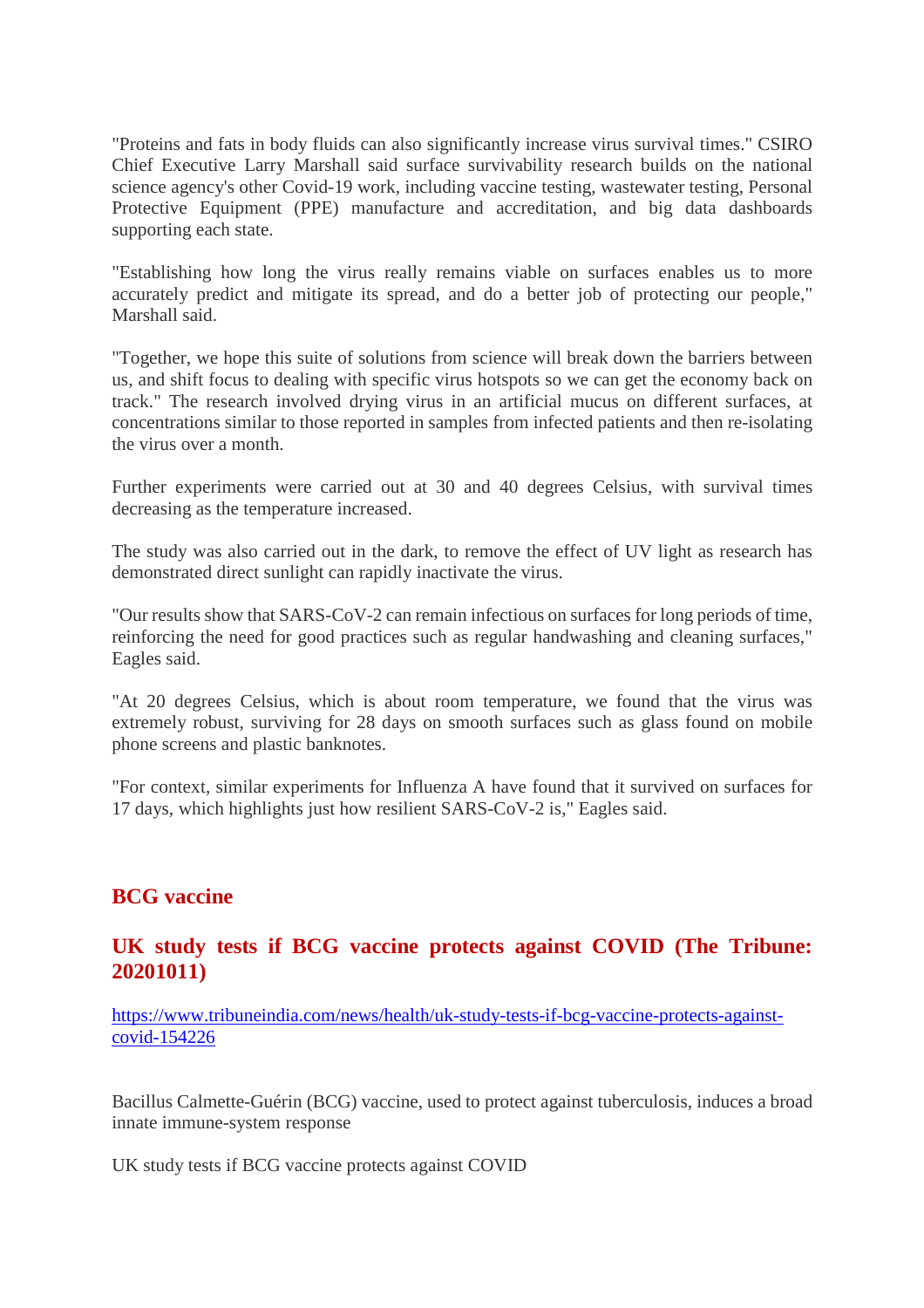Bacillus Calmette-Guérin (BCG) vaccine, used to protect against tuberculosis, induces a broad innate immune-system response

The widely used BCG tuberculosis vaccine will be tested on frontline care workers in Britain for its effectiveness against COVID-19, researchers running the UK arm of a global trial said.

Bacillus Calmette-Guérin (BCG) vaccine, used to protect against tuberculosis, induces a broad innate immune-system response and has been shown to protect against infection or severe illness with other respiratory pathogens.

"BCG has been shown to boost immunity in a generalised way, which may offer some protection against COVID-19," Professor John Campbell, of the University of Exeter Medical School, said.

"We are seeking to establish whether the BCG vaccine could help protect people who are at risk of COVID-19. If it does, we could save lives by administering or topping up this readily available and cost-effective vaccination." The UK study is part of an existing Australian-led trial, which launched in April and also has arms in the Netherlands, Spain and Brazil. The BCG vaccine is also being tested as protection against COVID-19 in South Africa.

The British trial is recruiting volunteers ahead of winter months that officials have warned may be tough as the country grapples with the second wave of infections.

UK Prime Minister Boris Johnson has indicated that restrictions to curb the pandemic could be in place until spring.

The trial's UK arm, which is being run from Exeter, southwest England, is seeking to recruit 1,000 people who work in care homes and community healthcare nearby.

Globally, more than 10,000 healthcare staff will be recruited.—Reuters

### **Mental illness**

## **Elderly have positive attitude towards mental illness: PGI study (The Tribune: 20201011)**

https://www.tribuneindia.com/news/health/elderly-have-positive-attitude-towards-mentalillness-pgi-study-154039

A study of the Post Graduate Institute of Medical Education and Research (PGIMER), Chandigarh, has found that the elderly in the northern rural Haryana, in general, have a positive attitude towards mental illness and have a lower level of stigma associated with it.

The study was carried out at the Civil Hospital of Naraingarh in Ambala by the treating team of psychiatry, which had received complaints from the local people that people were not taking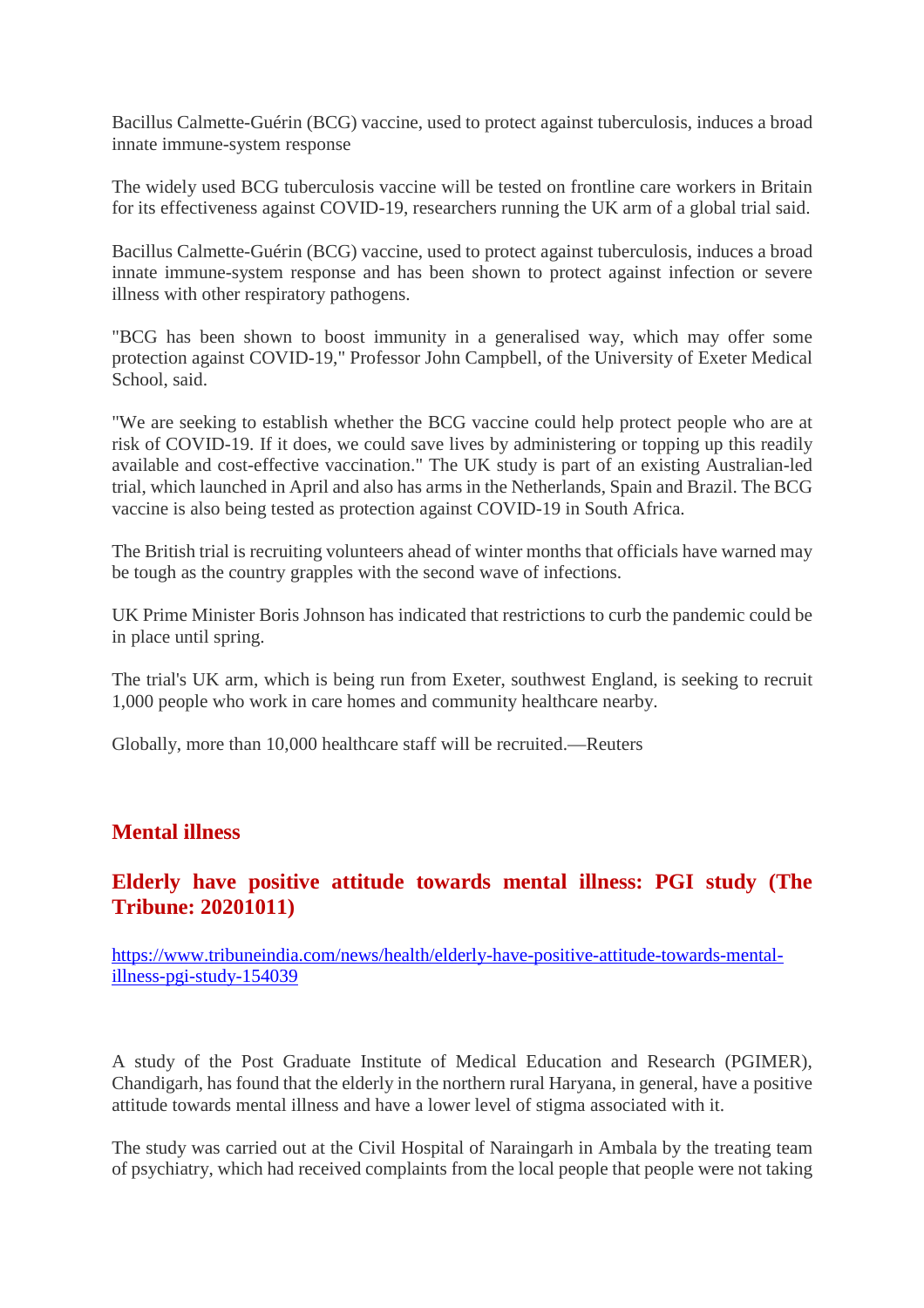treatment for mental health-related ailments and some were being mistreated at home or were visiting local quacks.

The research team evaluated 104 adults aged 60 or above from a rural background visiting a general outpatient's clinic at the Civil Hospital as attendants of patients on community attitudes toward the Mentally Ill (CAMI) scale, developed to measure community attitudes towards people with mental illness to measure the extent of stigma for mental disorders among the older adults.

The scale consisted of 40 attitudinal statements which were put to participants. They were further divided into four subscales — "authoritarianism", which is a view of the mentally ill person as someone who is inferior and requires supervision and coercion; "benevolence", which corresponds to a humanistic and sympathetic view towards sick mentally persons; "social restrictiveness", which reflects the belief that mentally ill patients are a threat to society and should be avoided; and "community mental health ideology", which is the acceptance of mental health services and the integration of mentally ill patients in the community.

Over 45 per cent people agreed that most women who were once patients in a mental hospital could be trusted as baby sitters, but 26 per cent disagreed and 3.8 per cent strongly disagreed.

Over 56 per cent agreed that anyone could be mentally ill, while 57.7 per cent disagreed that the best way to handle them is to keep them behind locked doors.

As many as 36.5 per cent agreed that mentally ill are a burden, but more 45.2 per cent disagreed too.

Also, 59.6 per cent agreed that mentally ill are subject of ridicule for long, and 45.2 per cent agreed that mental hospitals are outdated means of treating the mentally ill.

### **Blocking immune system**

# **Blocking immune system pathway may stop Covid-19: Johns Hopkins study (The Tribune: 20201011)**

https://www.tribuneindia.com/news/health/blocking-immune-system-pathway-may-stopcovid-19-johns-hopkins-study-153834

Researchers believe that inhibiting protein known as Factor D will also curtail the potentially deadly inflammatory reactions

Blocking immune system pathway may stop Covid-19: Johns Hopkins study Protective face masks and face shields are on display at a market, as the coronavirus disease outbreak continues, in Vienna on October 10, 2020. Reuters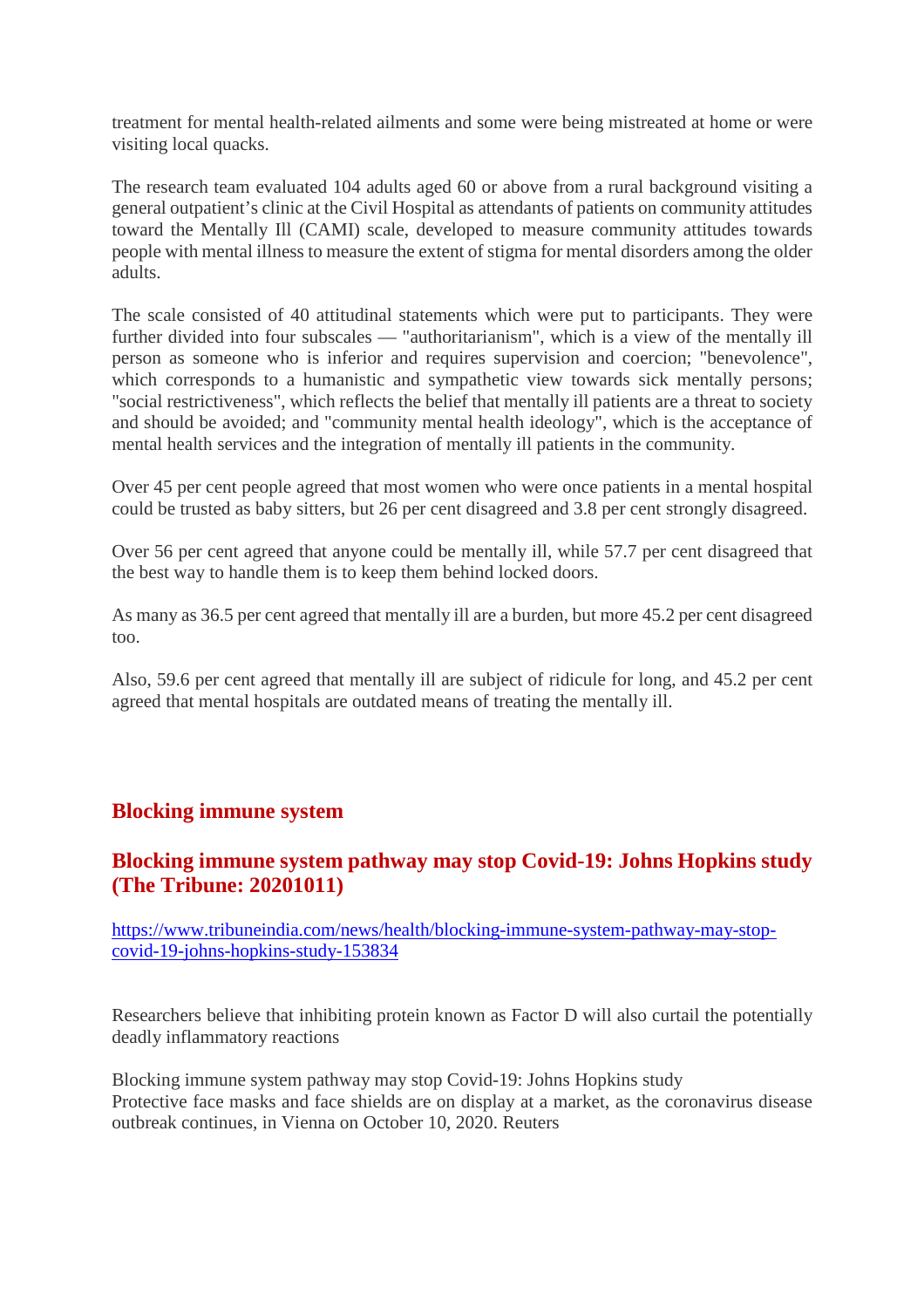As the world waits eagerly for an effective vaccine against the Covid-19 virus, researchers are also focusing on better understanding of how the virus attacks the body in the quest for other means of stopping its devastating impact.

The key to one possibility—blocking a protein that enables the virus to turn the immune system against healthy cells—has been identified in a recent study by a team of Johns Hopkins University researchers.

Based on their findings published in the journal 'Blood', the researchers believe that inhibiting the protein known as Factor D will also curtail the potentially deadly inflammatory reactions that many patients have to the virus.

Scientists already know that spike proteins on the surface of the SARS-CoV-2 virus—making the pathogen look like the spiny ball from a medieval mace—are the means by which it attaches to cells targeted for infection.

To do this the spikes first grab hold of heparan sulfate, a large, complex sugar molecule found on the surface of cells in the lungs, blood vessels and smooth muscle making up most organs.

Facilitated by its initial binding with heparan sulfate, SARS-CoV-2 then uses another cellsurface component, the protein known as angiotensin-converting enzyme 2 (ACE2), as its doorway into the attacked cell. The Johns Hopkins medicine team discovered that when SARS-CoV-2 ties up heparan sulfate, it prevents Factor H from using the sugar molecule to bind with cells.

Factor H's normal function is to regulate the chemical signals that trigger inflammation and keep the immune system from harming healthy cells. Without this protection, cells in the lungs, heart, kidneys and other organs can be destroyed by the defence mechanism nature intended to safeguard them.

"Previous research has suggested that with tying up heparan sulfate, SARS-CoV-2 activates a cascading series of biological reactions—what we call the alternative pathway of complement or APC—that can lead to inflammation and cell destruction if misdirected by the immune system at healthy organs," said the study's senior author Robert Brodsky.

The APC is one of the three chain reaction processes involving the splitting and combining of more than 20 different proteins—known as complement proteins—that usually gets activated when bacteria or viruses invade the body.

In a series of experiments, the research team used normal human blood serum and three subunits of the SARS-CoV-2 spike protein to discover exactly how the virus activates the APC, hijacks the immune system and endangers normal cells.

They discovered that two of the sub-units called S1 and S2 are the components that bind the virus to heparan sulfate—setting off the APC cascade and blocking Factor H from connecting with sugar—and in turn disabling the complement regulation by which Factor H deters a misdirected immune response.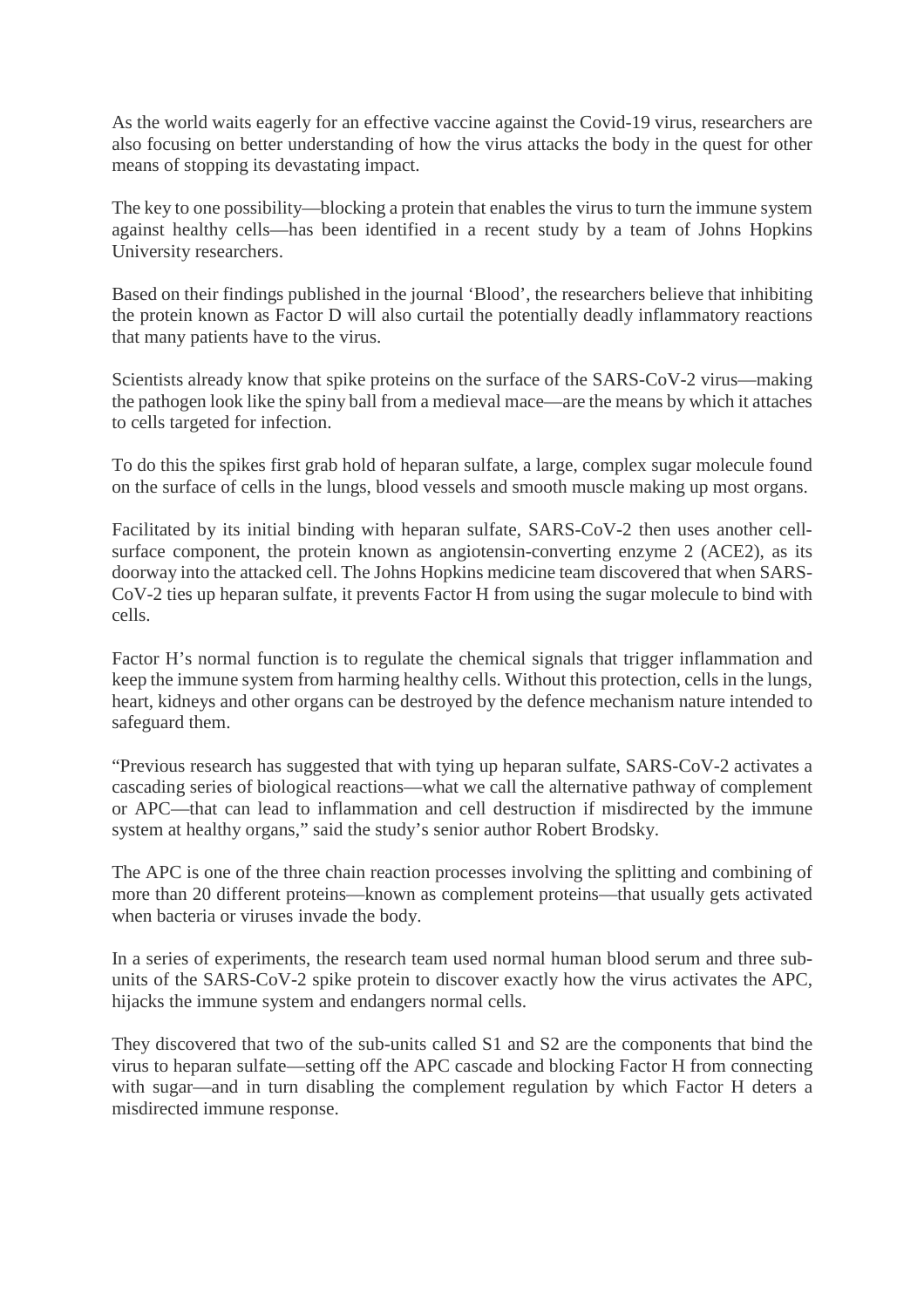"We found that by blocking another complement protein known as Factor D which works immediately upstream in the pathway from Factor H, they were able to stop the destructive chain of events triggered by SARS-CoV-2," the authors wrote. — IANS

# **Hand-sanitisers**

# **Excessive use of hand-sanitisers may boost antimicrobial resistance, warns AIIMS (The Tribune: 20201011)**

https://www.tribuneindia.com/news/health/excessive-use-of-hand-sanitisers-may-boostantimicrobial-resistance-warns-aiims-153824

By 2050, about 10 million human lives can be at risk every year if we do not manage the increasing drug resistance, say experts

Excessive use of hand-sanitisers may boost antimicrobial resistance, warns AIIMS Photo for representational purpose only.

Increased usage of antibiotics during Covid-19 can lead to more antimicrobial resistance, health experts of the All India Institute of Medical Sciences said, adding that the widespread use of hand-sanitisers and antimicrobial soaps can further worsen the situation.

Antimicrobial resistance is the ability of a pathogenic microbe to develop a resistance to the effects of an antimicrobial medication. It has been estimated that by 2050, about 10 million human lives could be at risk every year if drug resistance is not managed.

Various aspects of antimicrobial resistance were discussed in a two-day international webinar on antibiotic resistance jointly organised by the All India Institute of Medical Sciences and American Society for Microbiology.

The webinar was organised by Dr Rama Chaudhry, Professor and Head of AIIMS's Department of Microbiology, International Ambassador of American Society for Microbiology to India and her team – Dr Bimal Kumar Das, Dr Sarita Mohapatra, Dr Gagandeep Singh, Dr Hitender Gautam and Dr Nishant Verma.

In the webinar, the health experts talked about how the Covid-19 pandemic has jolted the entire world and significantly impacted the focus of health facilities towards antimicrobial resistance.

"It has been estimated that as we reach the year 2050, about 10 million human lives could be at risk every year if we do not manage the increasing drug resistance. The widespread use of hand sanitisers and antimicrobial soaps which has especially increased multifold during the Covid-19 pandemic can worsen the situation," said the experts.

They went on to say that antibiotic-resistant organisms have become rigidly established in our environment with many infections failing to respond to currently available antimicrobials. The antimicrobial resistance has outpaced the development of newer antimicrobials.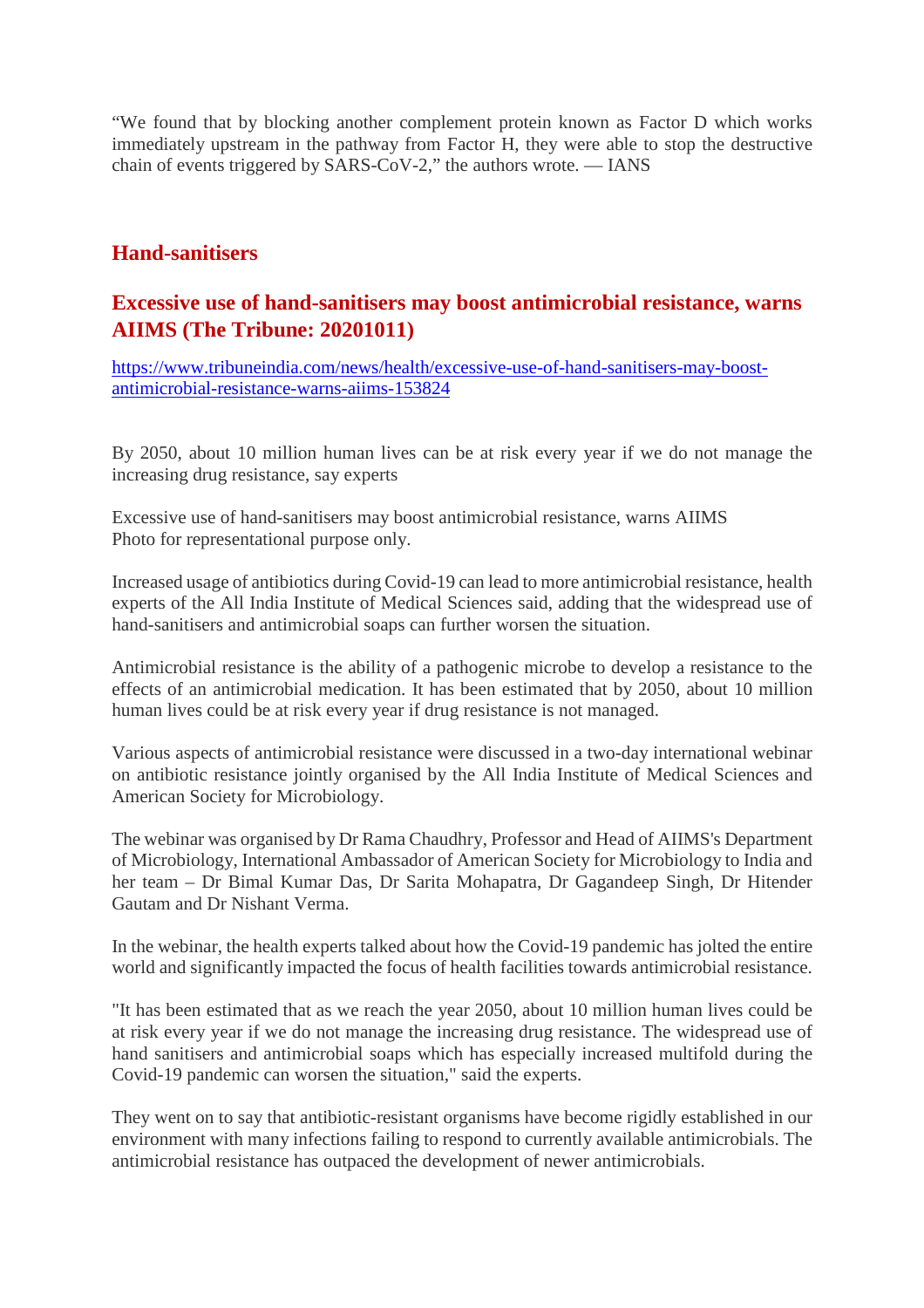The health experts added that there is an urgent need to explore the alternative therapies. "The importance of these non-conventional and alternative therapeutic approaches like bacteriophages, endolysins, nanoparticles, probiotics and antimicrobial peptides are needed."

Antimicrobial resistance is one of the biggest challenges of modern medicine. It mounts problems beyond the geographical as well as species barriers and can transmit from animals to humans.

The webinar was inaugurated by the Guest of Honour and AIIMS Director Randeep Guleria, and Chief Guest Dr Sujeet Kumar Singh, Director of National Centre for Disease Control.

It also covered a vast range of topics from esteemed speakers from the Centre for Disease Control, World Health Organisation, Indian Council of Medical Research, PGIMER Chandigarh, and IIT Roorkee.

Various aspects of antimicrobial resistance were discussed, including surveillance, one health approach, role of whole genome sequencing, including alternative therapies.

Both the days concluded with very interesting and informative panel discussions moderated by Dr Pallab Ray from PGIMER, Chandigarh, and Dr Rama Chaudhry from the AIIMS. IANS

### **'Emotional Health'**

# **Facebook 'Emotional Health' tool now available in India (The Tribune: 20201011)**

https://www.tribuneindia.com/news/health/facebook-emotional-health-tool-now-available-inindia-153769

Facebook 'Emotional Health' tool now available in India The partners in India are mental health campaign 'OK to Talk', iCALL Psychosocial Helpline and The Live Love Laugh Foundation

Facebook on Saturday said its centralised resource centre called Emotional Health, launched this week to help people cope with growing mental health issues in the pandemic, is now available with locally relevant information from its Indian partners.

The partners in India are mental health campaign 'OK to Talk', iCALL Psychosocial Helpline (Tata Institute of Social Sciences), and The Live Love Laugh Foundation that will provide mental health helplines and resources catering to the local needs of users.

"Our Covid-19 Information Centre and Emotional Health, launched ahead of the Mental Health Day on the Facebook app, provides people with access to tips and information from leading experts," said Ajit Mohan, Managing Director and Vice-President, Facebook India.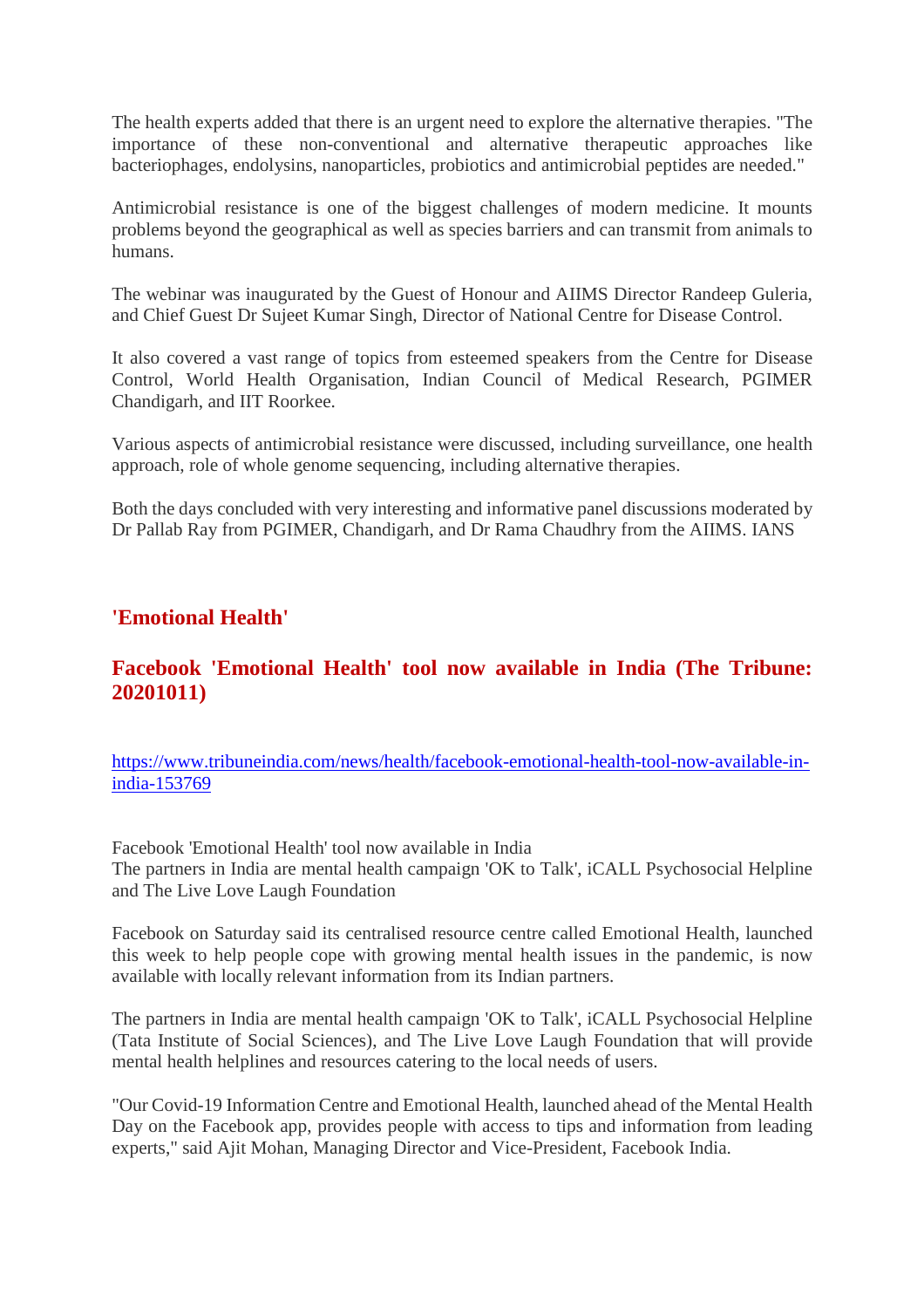"We have also launched eight new well-being guides on Instagram, along with partners," he said in a statement.

On Mental Health Day on Saturday, Instagram launched a 'The Real Talk' content series in partnership with the Under25 community and The Artidote.

It's a three-part video series, hosted by the founder of The Artidote, Jovanny Ferreyra, a global mental health advocate.

"While mental health tools, resources and community guidelines are powerful and necessary components of making the social media experience a positive one, the majority of interaction still happens between members of a community," Mohan said.

More than six million people in the Asia-Pacific region are part of over 35,000 active groups dedicated to mindfulness and mental well-being.

"Let's be aware of our own emotions, and acknowledge the impact of this situation on our lives. Reach out for help, without hesitation and any inhibition," Mohan added. — IANS

## **Vaccine**

# **India considers using more than one vaccineSingle manufacturer may not be able to fulfil the country's needs, given its huge population; multiple options on the table (Hindustan Times: 20201011)**

https://epaper.hindustantimes.com/Home/ArticleView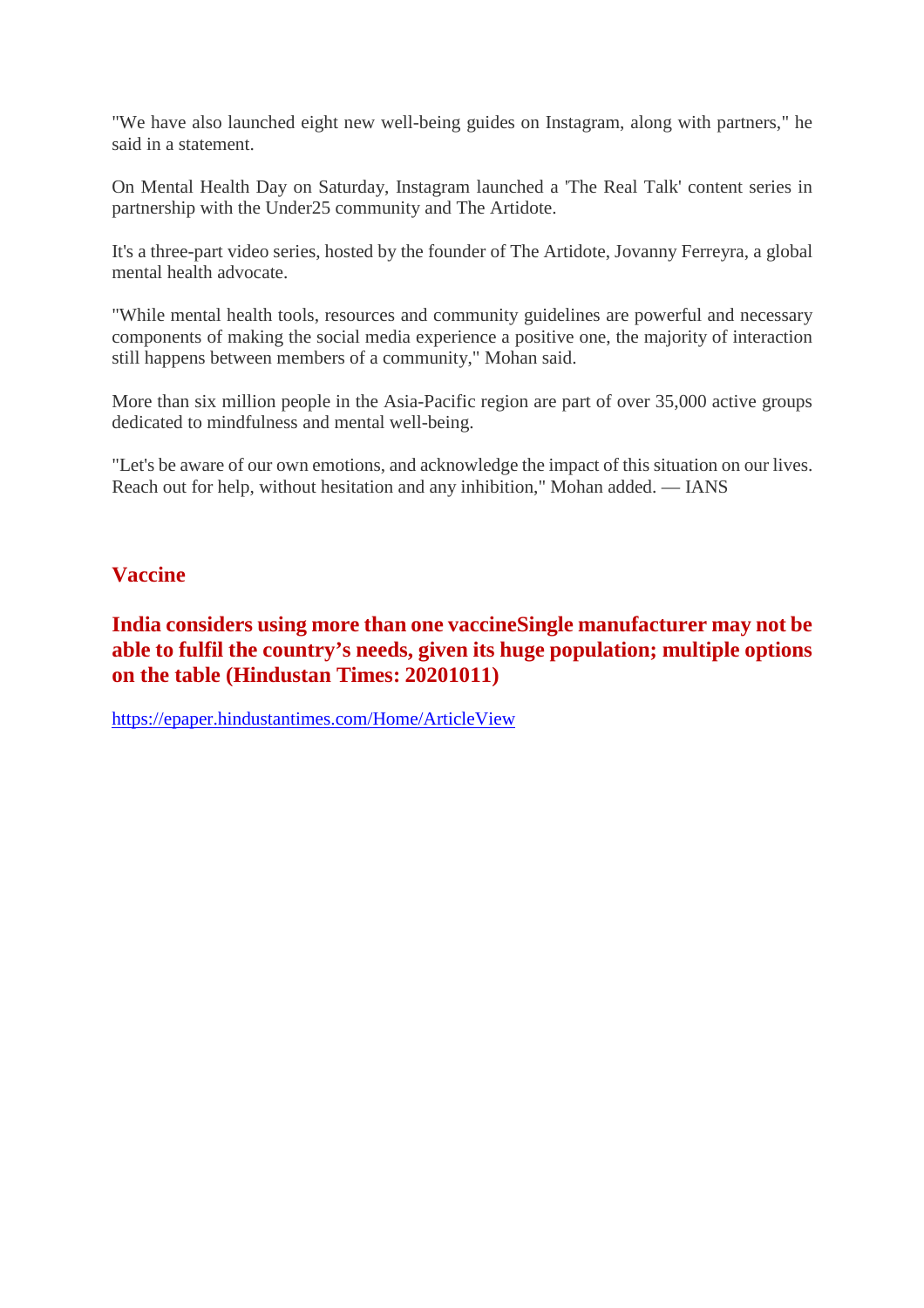# The vaccine road map

The Union health ministry has laid down the government's plan to procure and distribute a Covid vaccine when it is available

# **ON MULTIPLE VACCINE OPTIONS**

"We are open to assessing the feasibility of introducing several Covid-19 vaccines in the country as per their availability for the Indian population."

# **ON PRIORITISING DISTRIBUTION**

"In a huge country like India, it is critical to prioritise vaccine delivery based on various factors such as the risk of exposure, comorbidity, the mortality rate among Covid-19 cases and several others."

**ON POSSIBLE SPIKE IN CASES** 

"During winter, there is a tendency of overcrowding in residential dwellings... it would not be wrong to assume that the winter season may see an increase in the number of cases.

# **ON UPCOMING FESTIVE SEASON**

"Extraordinary circumstances must draw extraordinary responses. No religion or God says that you have to celebrate in an ostentatious way."

"All Covid-19 vaccines currently in India are in the phases

Dr. Harsh Vardhan clarified that since it is anticipated that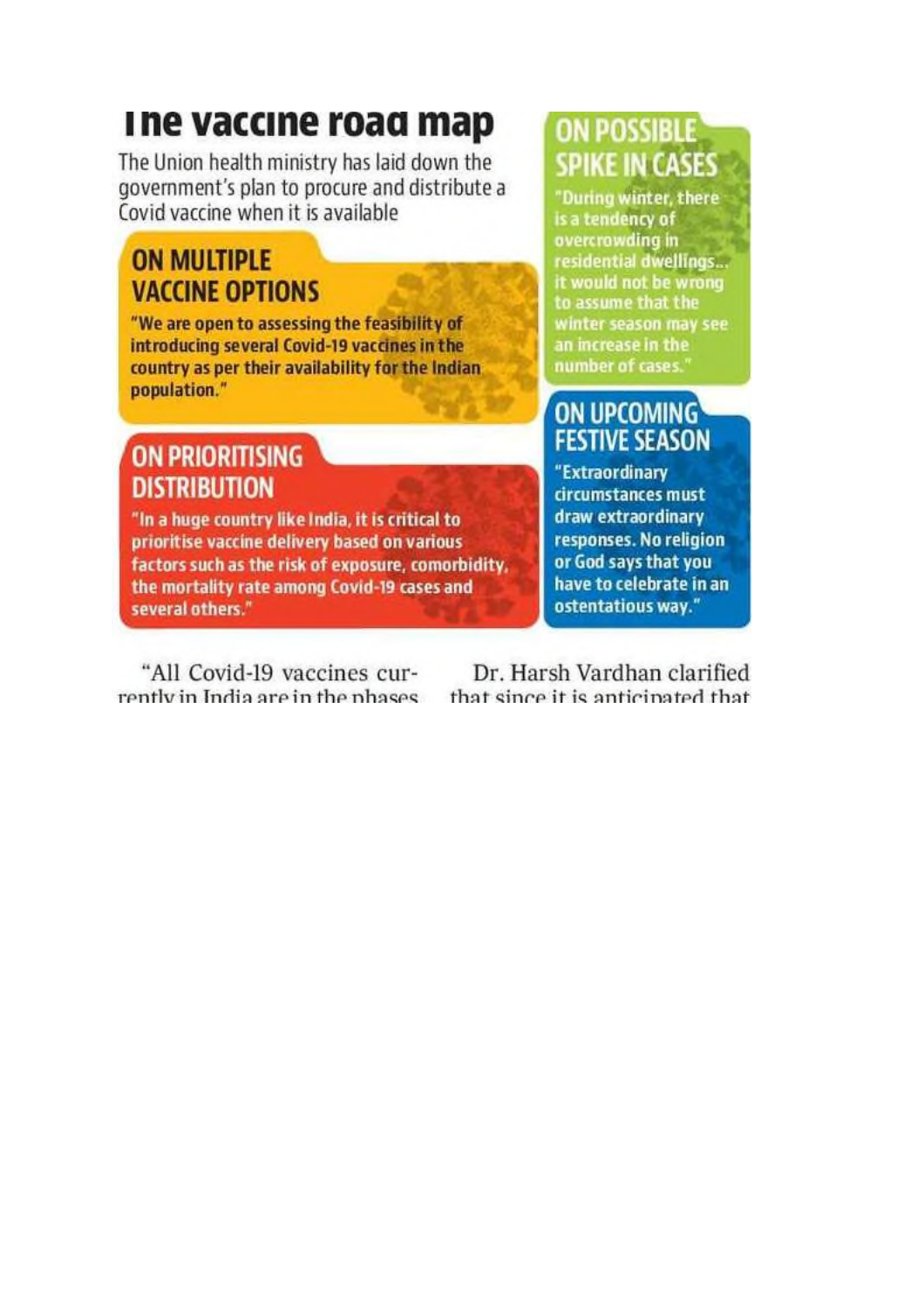

### **Rhythma Kaul**

letters@hindustantimes.com

New Delhi : India may have to tie up with more than one vaccine manufacturer to ensure that every one in the country receives protection against the coronavirus disease (Covid-19) when a vaccine becomes available, Union heath minister Dr Harsh Vardhan said on Sunday, and stressed the need for making sure that the most vulnerable groups get it first

"Considering the large population size of India, one vaccine or vaccine manufacturer will not be able to fulfil the requirements of vaccinating the whole country. Therefore, we are open to assessing the feasibility of introducing several Covid-19 vaccines in the country as per their availability for the Indian population," the minister said.

"All Covid-19 vaccines currently in India are in the phases 1, 2 or 3 of trials with results awaited. Adequate safety and efficacy data is required for emergency use authorization vaccine approval for ensuring patient safety. Further course of action will be based on data generated," he added, responding to people's queries on his social media accounts as part of the fifth episode of his Sunday Samvaad (dialogue).

Dr. Harsh Vardhan clarified that since it is anticipated that supplies of a Covid-19 vaccine would be available only in limited quantities in the beginning, its administration will have to be prioritised. Of several different types of vaccines being tested, some may be suitable for a particular age group and may not be for others.

"Prioritization of groups for vaccination will be based on two key considerations, first is occupational hazard and the risk of exposure to infection; second is the risk of developing severe disease and risk of increased mortality," the health minister said. "The Covid vaccines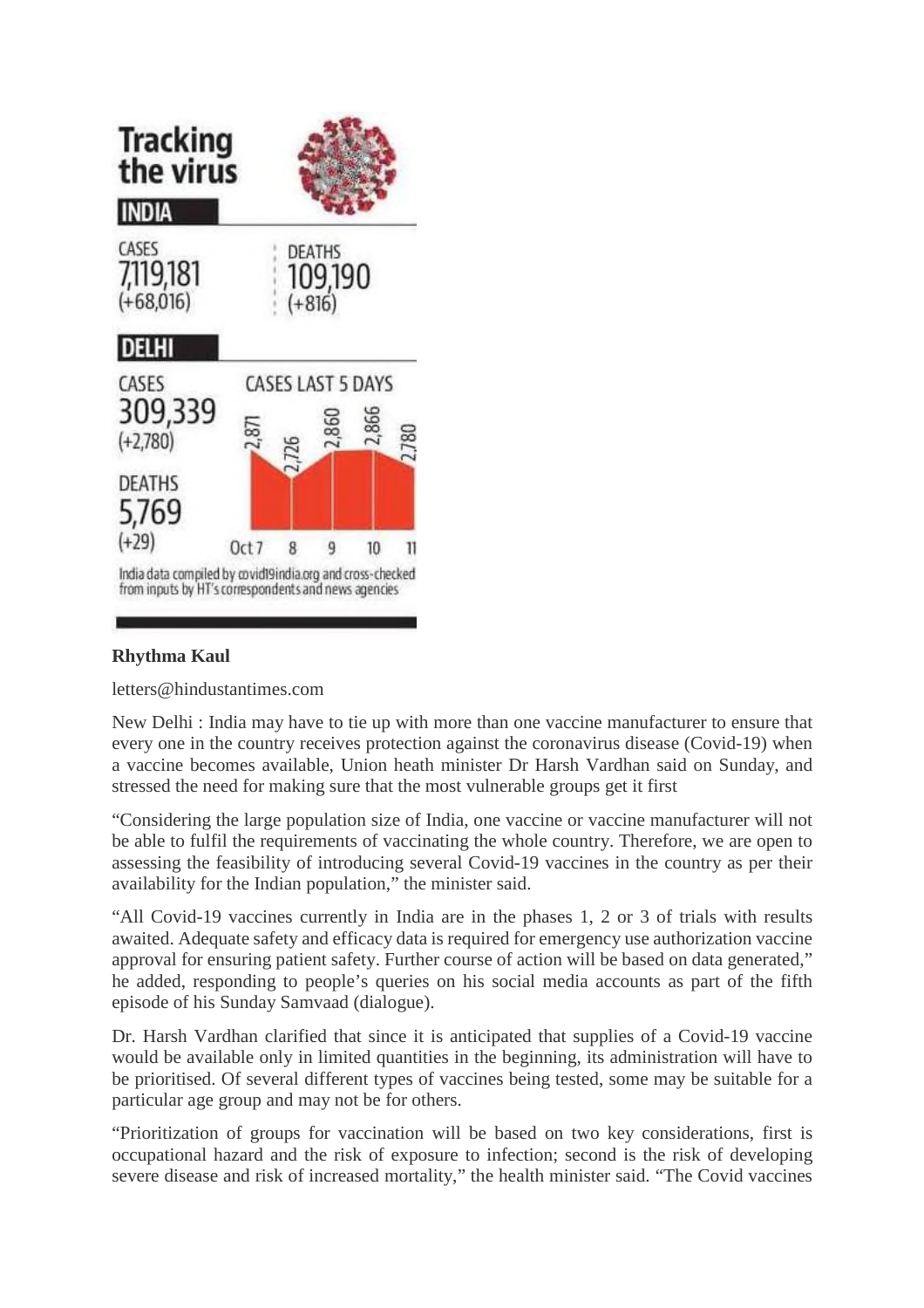currently under trial in India are two-dose and three-dose vaccines. While Serum Institute and Bharat Biotech's vaccine candidates are two-dose vaccines, Cadila's is a three-dose vaccine candidate. For other vaccines in preclinical stages the dosing is being tested," he said.

According to the website of the World Health Organisation (WHO), there are currently more than 100 Covid-19 vaccine candidates under development, with scientists, businesses and global healthcare providers racing to find a safe and effective vaccine.

In India, Bharat Biotech International Limited has developed an inactivated whole virion candidate vaccine (BBV152) for Sars-CoV-2, the virus that causes Covid-19. Cadila Healthcare Limited has developed a DNA vaccine for which pre-clinical toxicity studies were conducted in small animals: mice, rats, rabbits and guinea pigs.

Serum Institute of India has entered a manufacturing partnership with AstraZeneca to produce the AstraZeneca-Oxford vaccine candidate in India, for which it is conducting Phase 2/3 trials.

The Central Drugs Standard Control Organisation (CDSCO) has granted test license permission for manufacture of Covid-19 vaccine for preclinical test, examination and analysis to the seven manufacturers in India.

These are Serum Institute of India in Pune, Cadila Healthcare in Ahmedabad, Bharat Biotech in Hyderabad, Biological E Ltd. in Hyderabad, Reliance Life Sciences Private Limited in Mumbai, Aurobindo Pharma Limited in Hyderabad, and Gennova Biopharmaceuticals Limited, Pune

Experts say that more than a vaccine, it is Covid-19 appropriate behaviour that will help prevent the transmission of the respiratory disease.

"The vaccine is far from being available right now, as we really do not know when will it be available and more importantly, how effective it will be. If you look at the influenza vaccines, the efficacy that we get is about 50%. Even after 21 years the vaccine against Hepatitis C, which is an RNA-based virus like Covid-19, is not very effective. So, it is too early to predict about the Covid-19 vaccine at this stage," said Dr GC Khilnani, former head of pulmonology, All India Institute of Medical Sciences, Delhi.

"Developing antibodies is one thing, more important is to know whether those antibodies can actually protect against the infection, which gets known after phase 3 trial data is generated. Phase-3 trial will be crucial but it takes longer for phase 3 trial results to be out; it cannot be expedited. Changing behaviour to make it Covid-19 appropriate is the key, especially with winters coming," he added.

Currently, the key component of the planning for Covid vaccine procurement is the cold chain and other logistics that need to be planned to ensure that no glitches take place in vaccine delivery even at the last mile, the health minister added.

In another development, Dr Harsh Vardhan disclosed that Feluda,a low-cost indigenously developed test that can detect the coronavirus disease (Covid-19) within an hour, is expected to be available for use in the next few weeks. Feluda is said to be nearly as accurate as the gold standard reverse transcription-polymerase chain reaction (RT-PCR) test.

"While I cannot put an exact date on the availability, we should expect this test within the next few weeks," the minister said on Sunday Samvaad.

The paper strip test has been developed by the Council for Scientific and Industrial Research-Institute of Genomics and Integrative Biology (CSIR-IGIB) and has been approved by the Drug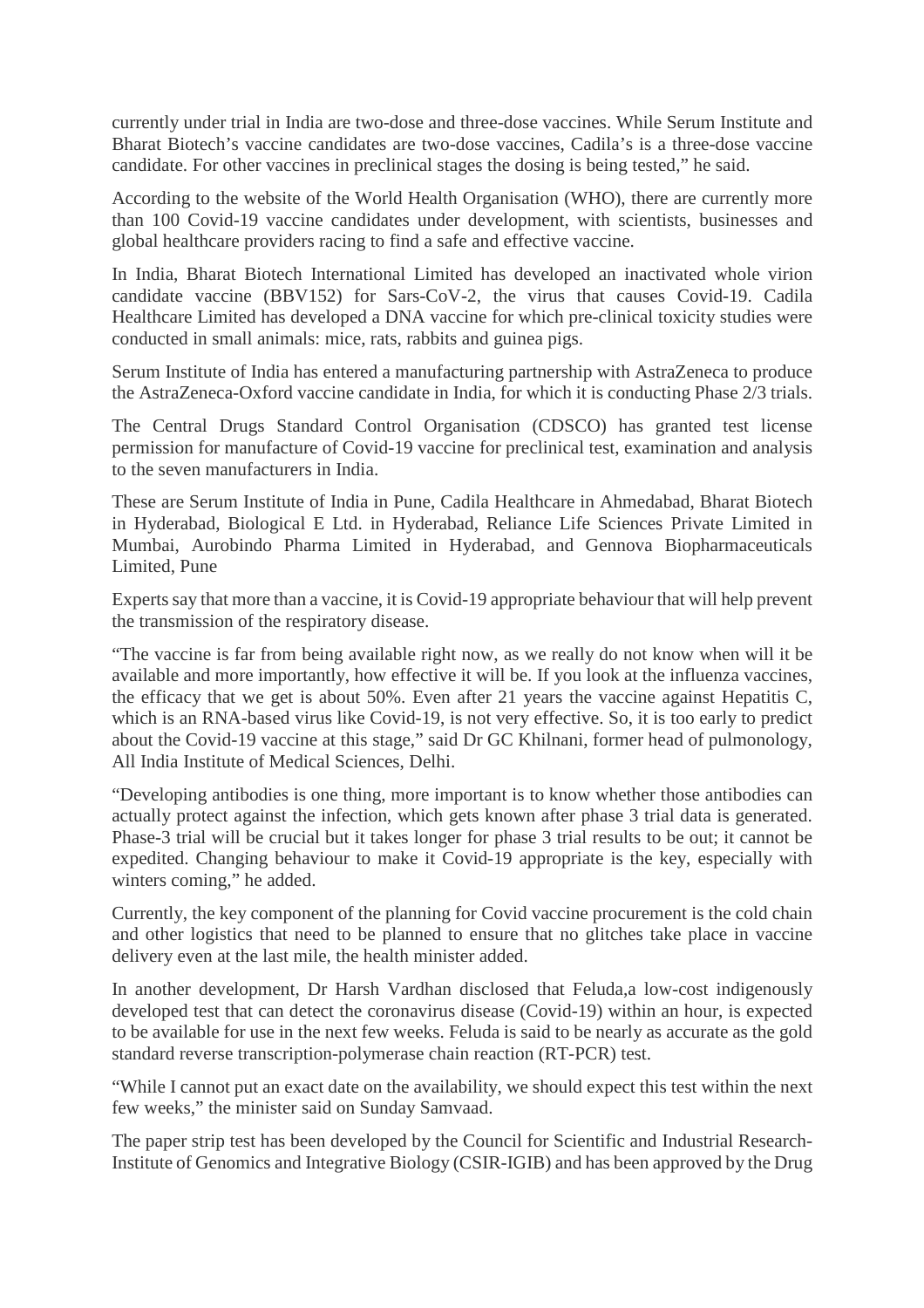Controller General of India for commercial launch. The kit has already been validated by the Department of Atomic Energy's National Centre for Biological Sciences, Bengaluru.

The test is named after a fictional detective created by the late Satyajit Ray, although it is also an acronym for FNCAS9 Editor-Linked Uniform Detection Assay. It has been developed by senior scientists Dr Debojyoti Chakraborty and Dr Souvik Maiti at CSIR-IGIB.

Based on tests performed on over 2,000 patients during the trials at IGIB and on testing in private labs, the test showed 96% sensitivity and 98% specificity. This compares favourably to ICMR's current acceptation criteria of RT-PCR kit of at least 95% sensitivity and at least 99% specificity. Sensitivity is the ability of a test to correctly identify those with the disease (true positive rate) whereas specificity is the ability of the test to correctly identify those without the disease (true negative rate).

"It has similar accuracy as RT-PCR because it is based on the same PCR concept except it is done on simple machines, not expensive real time PCR ones. The detection system is CRISPR based," said Anurag Agrawal, director, CSIR-IGIB, Delhi.

Feluda uses CRISPR gene-editing technology to identify and target the genetic material of Sars-CoV2.

CRISPR, which is short for Clustered Regularly Interspaced Short Palindromic Repeats, is a gene-editing technology that can be used to detect a specific snippet of DNA from a sequence.

### **Covid-19: What you need to know today**

# **So, after eight months of the pandemics run in India, it is now down to good sense. (Hindustan Times: 20201011)**

https://epaper.hindustantimes.com/Home/ArticleView

Amid a lot of spin about what has worked for India and what hasn't, and whether or not the government has done a good job in tackling the coronavirus disease (Covid-19), two things stand out.

One, we now know how to keep the viral disease at bay. I don't mean that in jest. We really do. I remember telling a very senior functionary in the government this in mid-August — that if everyone in India wore masks when they were out and about (not just when they thought someone was watching, but even otherwise), the number of cases would fall to a tenth in about four weeks. I meant it directionally, of course — the four could have become five and the tenth could have become an eighth — but I still believe this.

Two, we now know how to save the lives of those infected by the disease. Every passing day increases our knowledge about what works and what doesn't, and our ability to cure even people with severe infection.

Both are universal truths. They apply to every country on the planet — from China, whose numbers remain a mystery , to New Zealand, which has successfully crushed the virus for the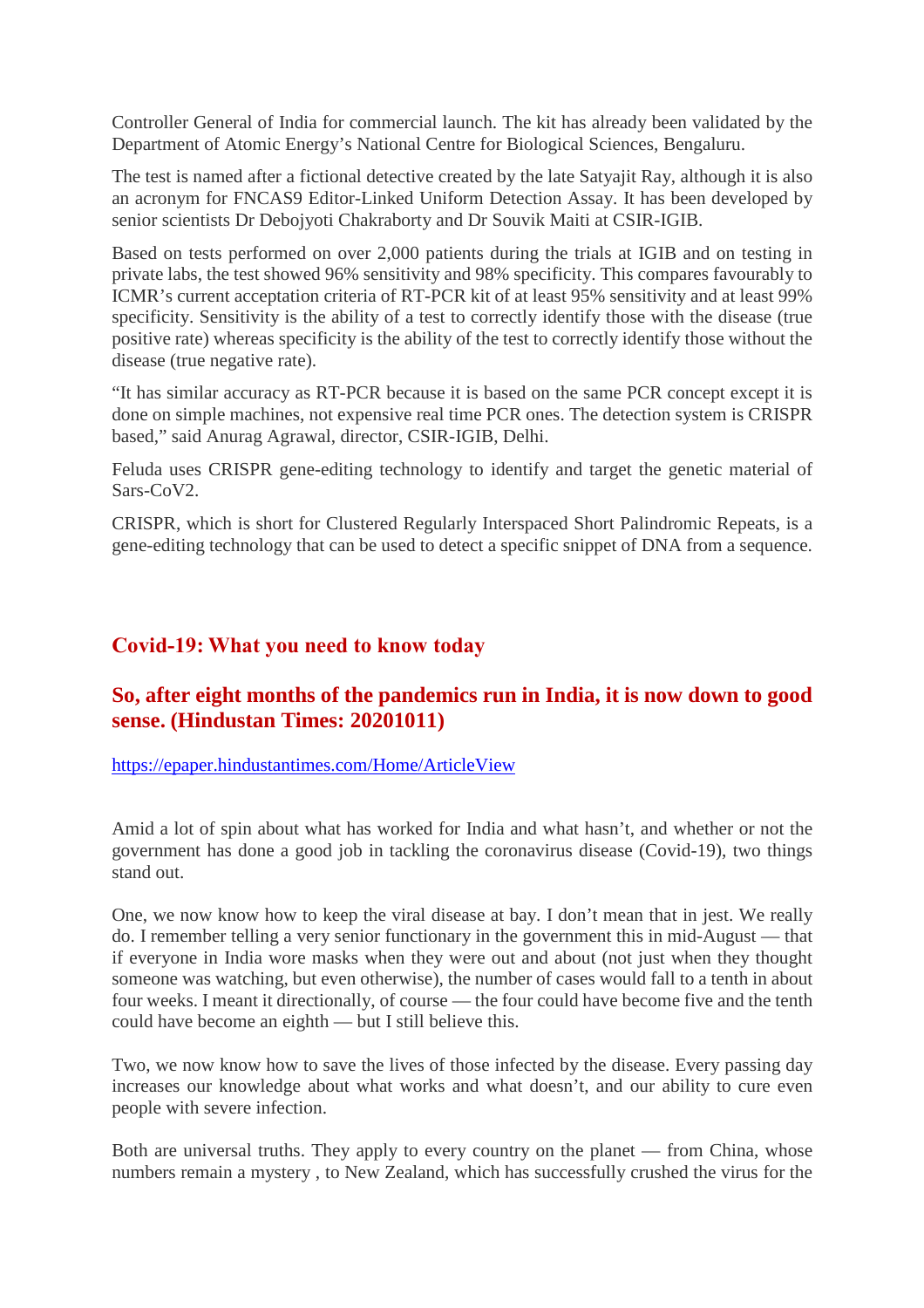second time (a feat that is expected to play no small part in what political analysts in that country see as a landslide win for Jacinda Ardern in the coming national election), to the US, which now has as many alternate facts about Covid-19 as it does about anything else, and whose President Donald Trump, facing an election in November, is the most prominent world leader to have contracted the disease.

These things matter because India is really opening up.

Even the health minister of Maharashtra, the state worst affected by the pandemic — 40,040 deaths and 1.5 million cases out of India's total of 108,374 deaths and 7.05 million cases till Saturday night — believes that everything in the state, including schools, will be open in some form by the end of November. "Schools are expected to open after Deepavali; railway services are being allowed this month; religious places and gymnasiums too, will be allowed to open in a phased manner. Some activities will be allowed by October-end and the remaining by November-end," Rajesh Tope said on Saturday. "I think, by November-end, everything will be open," he added, for good measure.

The pan-India easing of restrictions on movement and activities comes ahead of the festive season, and with the beginning of the next cycle of elections in India — the Bihar assembly elections and by-elections in 11 states will be held shortly. In the first half of next year, Assam, Kerala, Puducherry, Tamil Nadu, and West Bengal will all go to the polls.

And in the first half of 2022, Goa, Manipur, Uttarakhand, Punjab, and Uttar Pradesh will go to the polls. A Covid-19 vaccine will definitely be available by then, although it is unlikely that everyone in India would have got a shot.

Put otherwise, it's going to be business as usual — except, it won't be. And things can't be left to chance, or the belief (which has usually proved erroneous) that people will always end up doing what is best for them.

Which is why it's important that the Union health ministry and state (and Union Territory) health departments, and the Indian Council of Medical Research do what needs to be done.

On the testing front, they need to mandate the use of accurate rapid tests, even pushing for their use by occasion — ahead of events, for instance, or maybe even ahead of flights — or time (a weekly testing regimen for teachers and students once schools open physically).

On the tracking front, they need to keep a close eye on numbers — at the neighbourhood level in cities, and at the village level elsewhere — and define containment zones at the first hint of trouble.

And on the treatment front, especially with the onset of winter and other strains of flu (especially in central India and the northern plains), they need to ensure that hospitals are geared for an increase in the number of patients (perhaps even an increase in the number of those requiring critical care).

It's not over so there is simply nothing to be gained by pretending it is.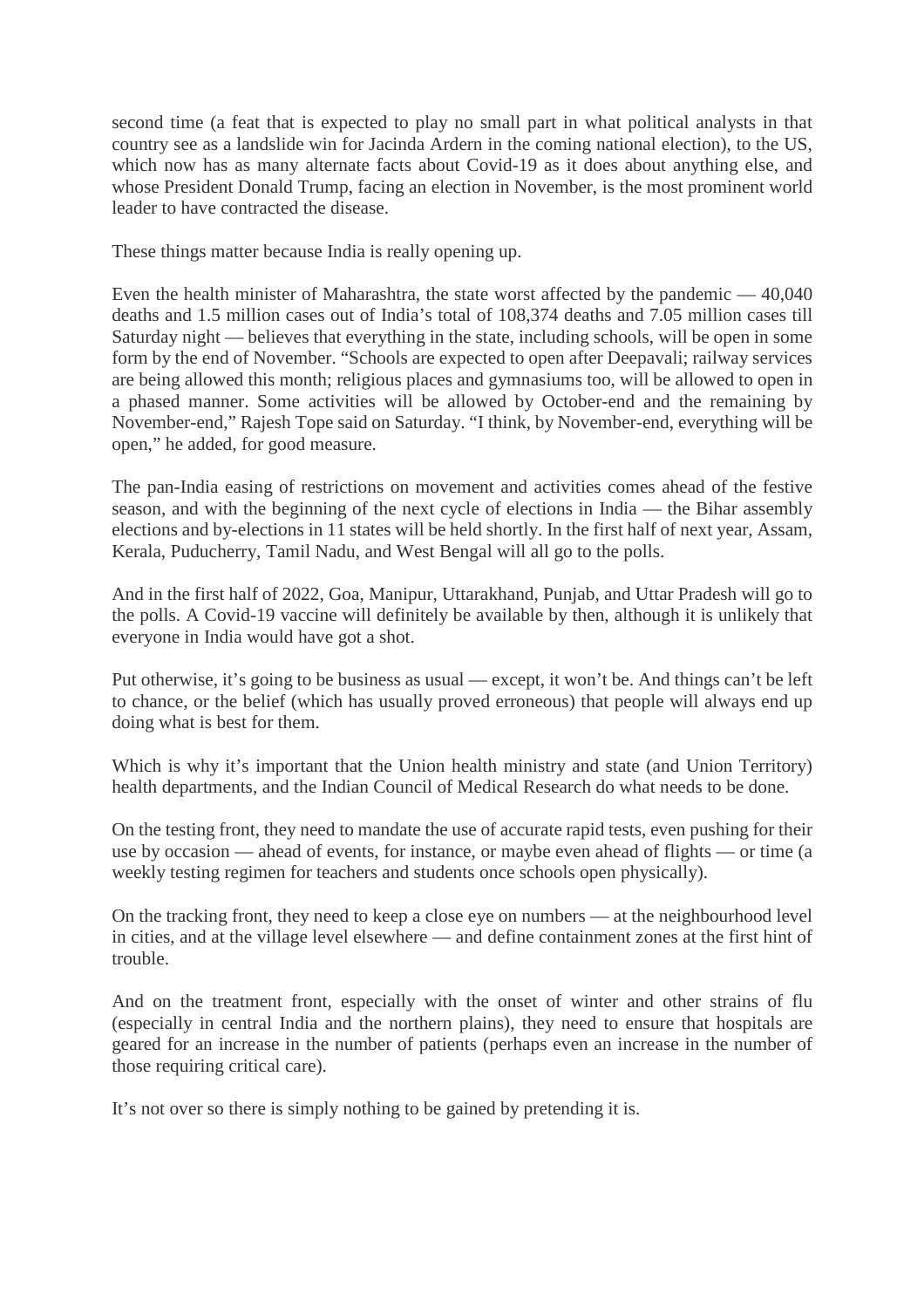### **Food for peace: On 2020 Peace Nobel (The Hindu: 20201011)**

https://www.thehindu.com/opinion/editorial/food-for-peace-the-hindu-editorial-on-2020 peace-nobel-for-the-world-food-programme/article32828831.ece

The Nobel for the World Food Programme highlights multilateralism's benefits Alfred Nobel's willed legacy to reward exceptional work that furthers fraternity among nations, eliminates or reduces armies and promotes congresses of peace has brought the Nobel Peace Prize to a variety of causes — from abolition of landmines, nuclear and chemical weapons to addressing climate change, besides conflict resolution. This year's prize has been awarded to the World Food Programme (WFP), of the UN system, for its contribution to combating hunger in conflict and disaster-struck sites. The Norwegian Nobel Committee took note of the WFP's life-saving role in the year of the pandemic, staving off catastrophes of hunger in Yemen, Congo, Nigeria, South Sudan and Burkina Faso. The Prize is a fitting tribute to the aid workers who brave hazardous conditions to reach starving people in theatres of war, civil strife and natural disasters, moving food on aircraft, trucks and even all-terrain amphibious vehicles. The decision to honour the WFP echoes the advice of another peace laureate from 1949, Lord John Boyd Orr, the first head of the FAO, that peace cannot be built on empty stomachs. That counsel must resonate even more with all countries and foster greater cooperation to close the WFP's funding gap of \$4.1 billion, as the world's hunger map presents a depressing picture with more than a quarter of the population facing undernourishment in many countries; in strife-ridden Syria, an estimated 4.6 million people survive on food aid. Clearly, without stronger commitment from the big powers, the challenge to feed the millions who suffer acute hunger due to conflict and failed agriculture can never be met.

#### **Nerve cell**

# **Research suggests our confidence in decision making is determined by nerve cell activity (New Kerala: 20201011)**

https://www.newkerala.com/news/2020/179733.htm

: Researchers, on a different study, unexpectedly found that individual nerve cells in the brain can reveal about the confidence level of an individual while making decisions.

The researchers were actually on the trail of a completely different evaluation mechanism. The study was conducted by researchers at the University of Bon and published in the journal Current Biology.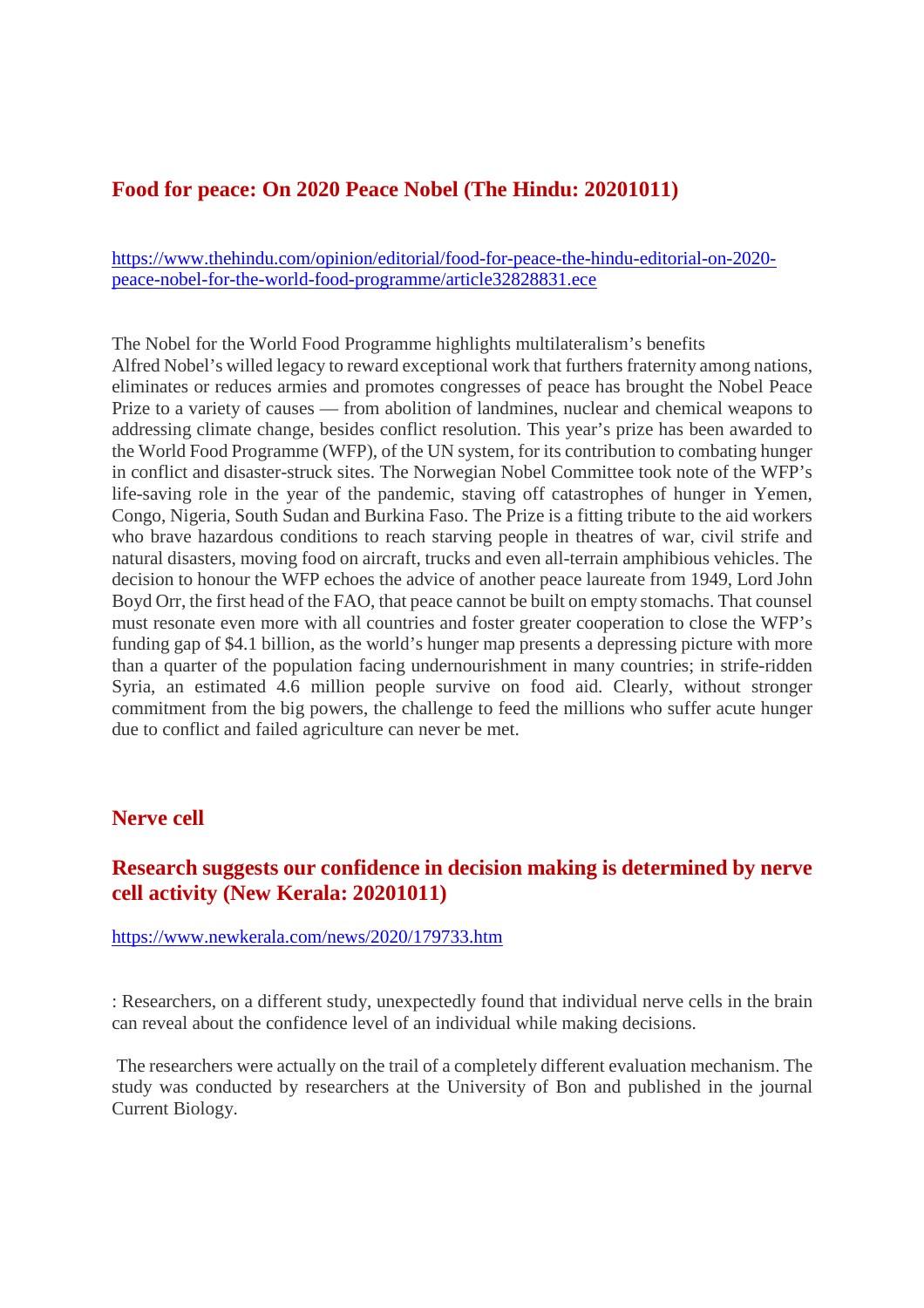Every day humans have to make decisions. Researchers at the University Hospital Bonn have now identified nerve cells in the brain whose activity indicates the confidence in decisions. A total of twelve men and women took part in their experiment.

"We showed them photos of two different snacks, for example, a chocolate bar and a bag of chips. They were then asked to use a slider to indicate which of these alternatives they would rather eat," said Prof. Dr. Florian Mormann from the Department of Epileptology.

The more they moved the slider from its center position towards the left or right photo, the more confident they were in their decision.

Participants had to judge a total of 190 different snack pairs in this way. At the same time, the scientists recorded the activity of 830 nerve cells each in the so-called temporal lobe.

"We discovered that the frequency of the electrical pulses in some neurons, in other words, their 'firing rate', changed with increasing decision confidence," said Mormann's colleague Alexander Unruh-Pinheiro.

"For instance, some fired more frequently, the more confident the respective test person was in their decision," added Pinheiro.

It is the first time that such a correlation between activity and decision confidence has been identified. The affected neurons are located in a brain region that plays a role in memory processes.

"It is possible that we not only store what decision we made, but also how confident we were in it. Perhaps such a learning process saves us from future wrong decisions," said Mormann.

Ethical reasons usually prohibit the study of the state of individual neurons in living humans. However, the participants in the study suffered from a severe form of epilepsy.

In this form of the disease, the characteristic seizures always start in the same area of the brain. One possible treatment is therefore to remove this epileptic focus surgically.

To pinpoint the exact location of the defective site, the doctors at the Clinic for Epileptology implant several electrodes in the patient. These are distributed over the entire potentially affected area. At the same time, they also allow an insight into the functioning of individual nerve cells in the brain.

Researchers at the University of Bonn were originally looking for a completely different phenomenon When we make a decision, we assign a subjective value to each of the alternatives.

"There is evidence that this subjective value is also reflected in the activity of individual neurons. The fact that we instead came across this connection between fire behavior and decision confidence surprised even us," said Mormann.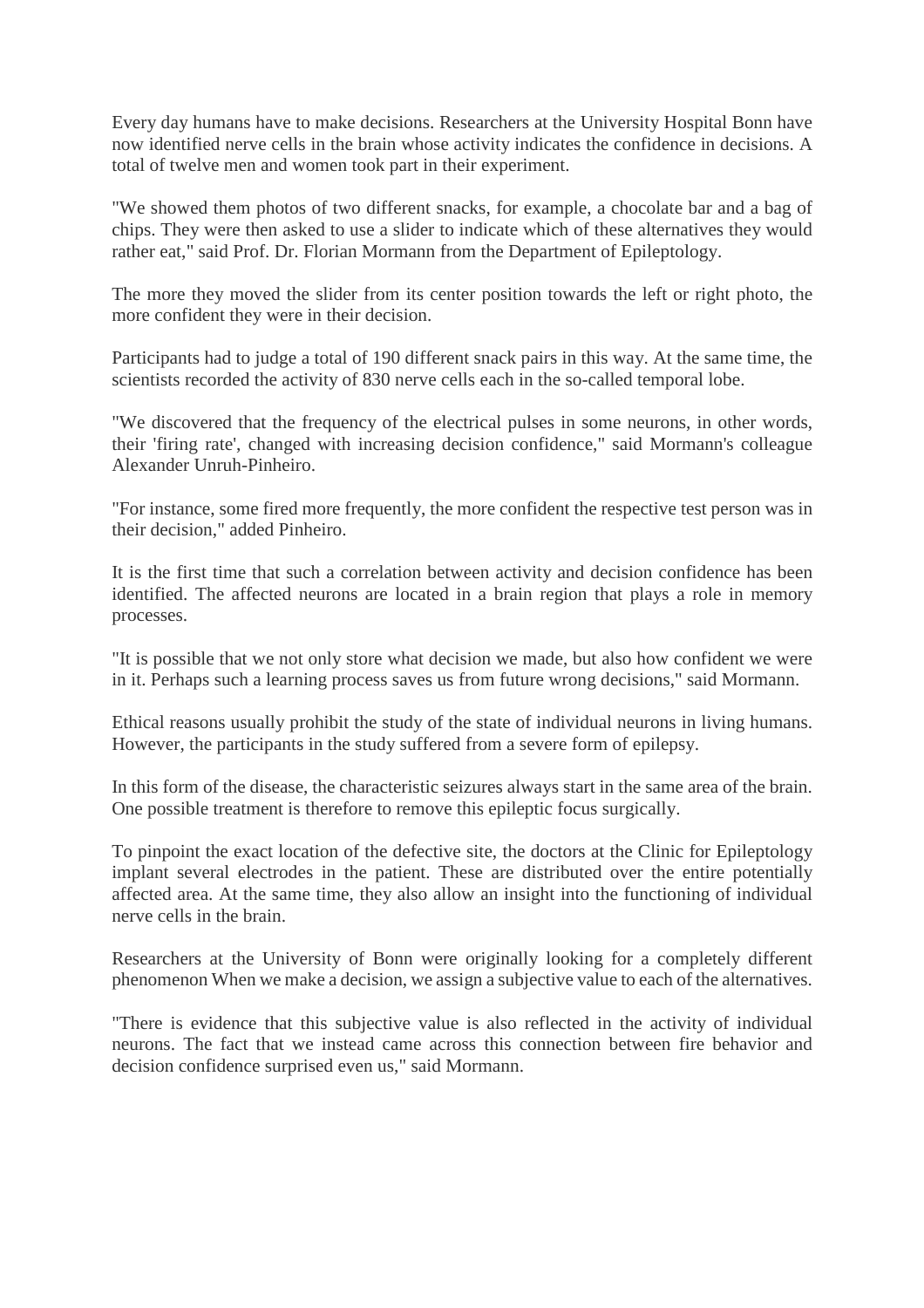## **COVID-19**

# **Pre-existing health conditions enhances fatality risk due to COVID-19(New Kerala: 20201011)**

#### https://www.newkerala.com/news/2020/179669.htm

Certain pre-existing medical conditions including cardiovascular disease, hypertension may increase the risk of death due to COVID-19, according to a study.

Researchers at Penn State College of Medicine say their findings may help public health officials improve patient care and develop interventions that can target these high-risk populations.

The researchers found that cardiovascular disease may double a patient's risk of dying from COVID-19. They also discovered that other pre-existing conditions may increase COVID-19 patient's risk of death by one-and-a-half to three times. The results were recently published in PLOS ONE.

"This study suggests that these chronic conditions are not just common in patients with COVID-19, but their presence is a warning sign to a higher risk of death," said Dr Paddy Ssentongo, a doctoral student in epidemiology at the College of Medicine and research assistant professor in Penn State's Department of Engineering Science and Mechanics. "There is a high prevalence of cardiovascular disease and hypertension around the world and in particular, the US. With the persistence of COVID-19 in the US, this connection becomes crucially important."

The research team conducted a systematic review and meta-analysis of studies published from December 2019 through early July 2020, to determine which chronic conditions put hospitalised patients at risk of dying from COVID-19. They explored 11 co-existing conditions that pose a risk of severe disease and death among COVID-19 patients, including cardiovascular disease, diabetes, high blood pressure, cancer, chronic kidney disease, chronic obstructive pulmonary disease, stroke, congestive heart failure, asthma, chronic liver disease and HIV/AIDS.

Ssentongo and colleagues analyzed data from more than 65,000 patients from 25 studies worldwide. Patients in the selected studies had an average age of 61 years. They found that certain pre-existing health conditions affected survival rates more than others. When compared to hospitalised COVID-19 patients without pre-existing conditions, researchers determined that patients with diabetes and cancer are 1.5 times more likely to die, patients with cardiovascular disease, hypertension and congestive heart failure are twice as likely to die, and patients with chronic kidney disease are three times more likely to die.

"Although the health care community has circulated anecdotal information about the impact of these risk factors in COVID-19 mortality, our systematic review and meta-analysis is the most comprehensive to date that attempts to quantify the risk," said Vernon Chinchilli, distinguished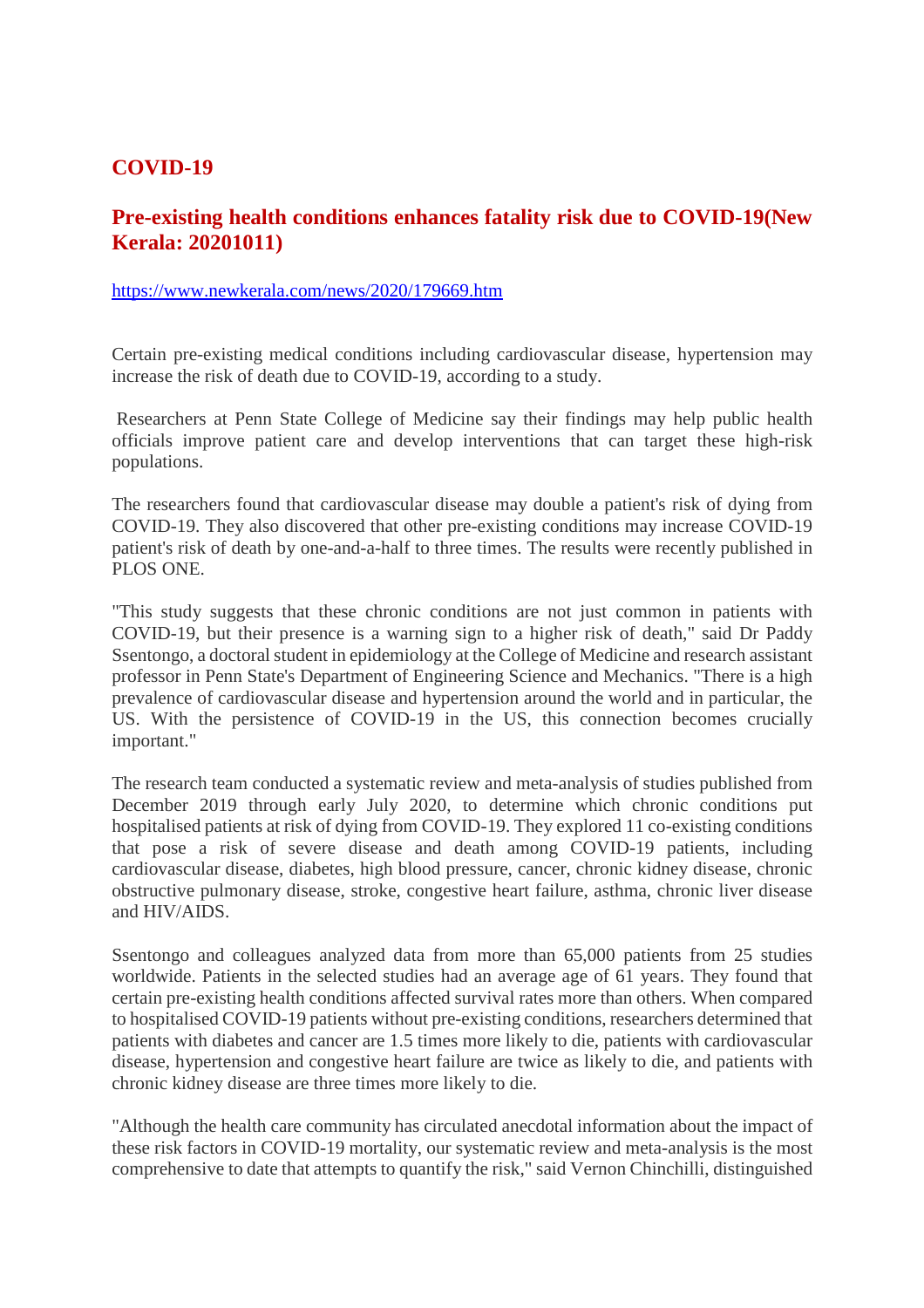professor and chair of public health sciences, and senior author of this research. "As the COVID-19 pandemic continues through 2020 and likely into 2021, we expect that other researchers will build on our work."

The researchers said that prior studies exploring the association of pre-existing chronic conditions and COVID-19 mortality had limitations in the number of countries included, the number of studies included and the number of conditions explored. They also said these studies had unaddressed sources of bias that limited the conclusions that can be drawn from them.

"We took an all-inclusive, global approach for this study by examining 11 chronic conditions and including patients from four continents Asia, Europe, North America and Africa," Ssentongo adds. "Research suggests that SARS-CoV-2, the virus that causes COVID-19, may become seasonal and require annual vaccination. Once an approved and effective vaccine is available, high-risk individuals with these pre-existing conditions should receive vaccination priority to prevent high mortality rates."

Even though additional research is needed to fully understand health risks and implications, particularly in understanding the effects of race and ethnicity on COVID-19 survival rates, Ssentongo said these findings can help inform global prevention and treatment strategies.

# **Fatality risk due to COVID-19**

# **Pre-existing health conditions enhances fatality risk due to COVID-19(New Kerala: 20201011)**

https://www.newkerala.com/news/2020/179669.htm

Certain pre-existing medical conditions including cardiovascular disease, hypertension may increase the risk of death due to COVID-19, according to a study.

Researchers at Penn State College of Medicine say their findings may help public health officials improve patient care and develop interventions that can target these high-risk populations.

The researchers found that cardiovascular disease may double a patient's risk of dying from COVID-19. They also discovered that other pre-existing conditions may increase COVID-19 patient's risk of death by one-and-a-half to three times. The results were recently published in PLOS ONE.

"This study suggests that these chronic conditions are not just common in patients with COVID-19, but their presence is a warning sign to a higher risk of death," said Dr Paddy Ssentongo, a doctoral student in epidemiology at the College of Medicine and research assistant professor in Penn State's Department of Engineering Science and Mechanics. "There is a high prevalence of cardiovascular disease and hypertension around the world and in particular, the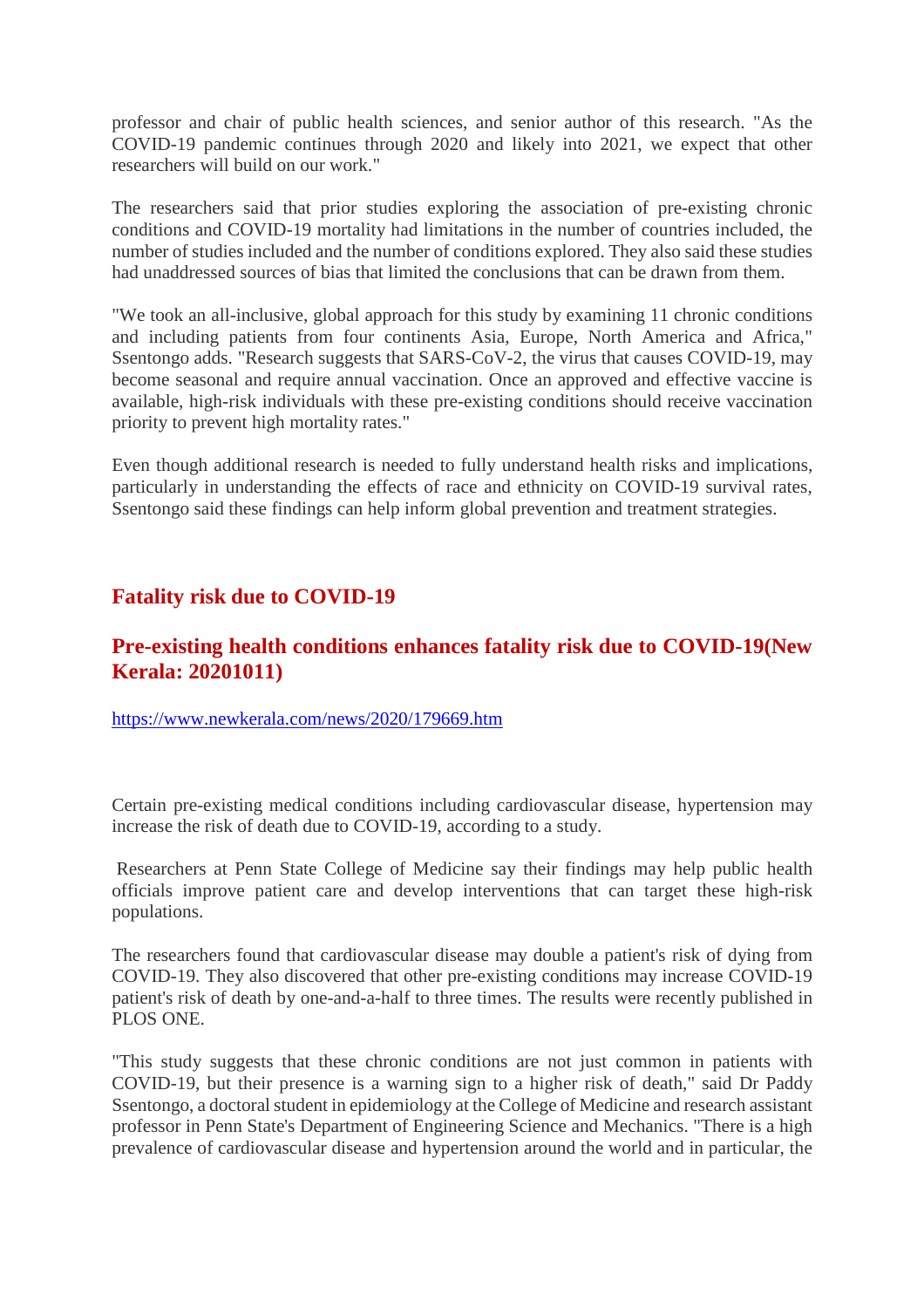US. With the persistence of COVID-19 in the US, this connection becomes crucially important."

The research team conducted a systematic review and meta-analysis of studies published from December 2019 through early July 2020, to determine which chronic conditions put hospitalised patients at risk of dying from COVID-19. They explored 11 co-existing conditions that pose a risk of severe disease and death among COVID-19 patients, including cardiovascular disease, diabetes, high blood pressure, cancer, chronic kidney disease, chronic obstructive pulmonary disease, stroke, congestive heart failure, asthma, chronic liver disease and HIV/AIDS.

Ssentongo and colleagues analyzed data from more than 65,000 patients from 25 studies worldwide. Patients in the selected studies had an average age of 61 years. They found that certain pre-existing health conditions affected survival rates more than others. When compared to hospitalised COVID-19 patients without pre-existing conditions, researchers determined that patients with diabetes and cancer are 1.5 times more likely to die, patients with cardiovascular disease, hypertension and congestive heart failure are twice as likely to die, and patients with chronic kidney disease are three times more likely to die.

"Although the health care community has circulated anecdotal information about the impact of these risk factors in COVID-19 mortality, our systematic review and meta-analysis is the most comprehensive to date that attempts to quantify the risk," said Vernon Chinchilli, distinguished professor and chair of public health sciences, and senior author of this research. "As the COVID-19 pandemic continues through 2020 and likely into 2021, we expect that other researchers will build on our work."

The researchers said that prior studies exploring the association of pre-existing chronic conditions and COVID-19 mortality had limitations in the number of countries included, the number of studies included and the number of conditions explored. They also said these studies had unaddressed sources of bias that limited the conclusions that can be drawn from them.

"We took an all-inclusive, global approach for this study by examining 11 chronic conditions and including patients from four continents Asia, Europe, North America and Africa," Ssentongo adds. "Research suggests that SARS-CoV-2, the virus that causes COVID-19, may become seasonal and require annual vaccination. Once an approved and effective vaccine is available, high-risk individuals with these pre-existing conditions should receive vaccination priority to prevent high mortality rates."

Even though additional research is needed to fully understand health risks and implications, particularly in understanding the effects of race and ethnicity on COVID-19 survival rates, Ssentongo said these findings can help inform global prevention and treatment strategies.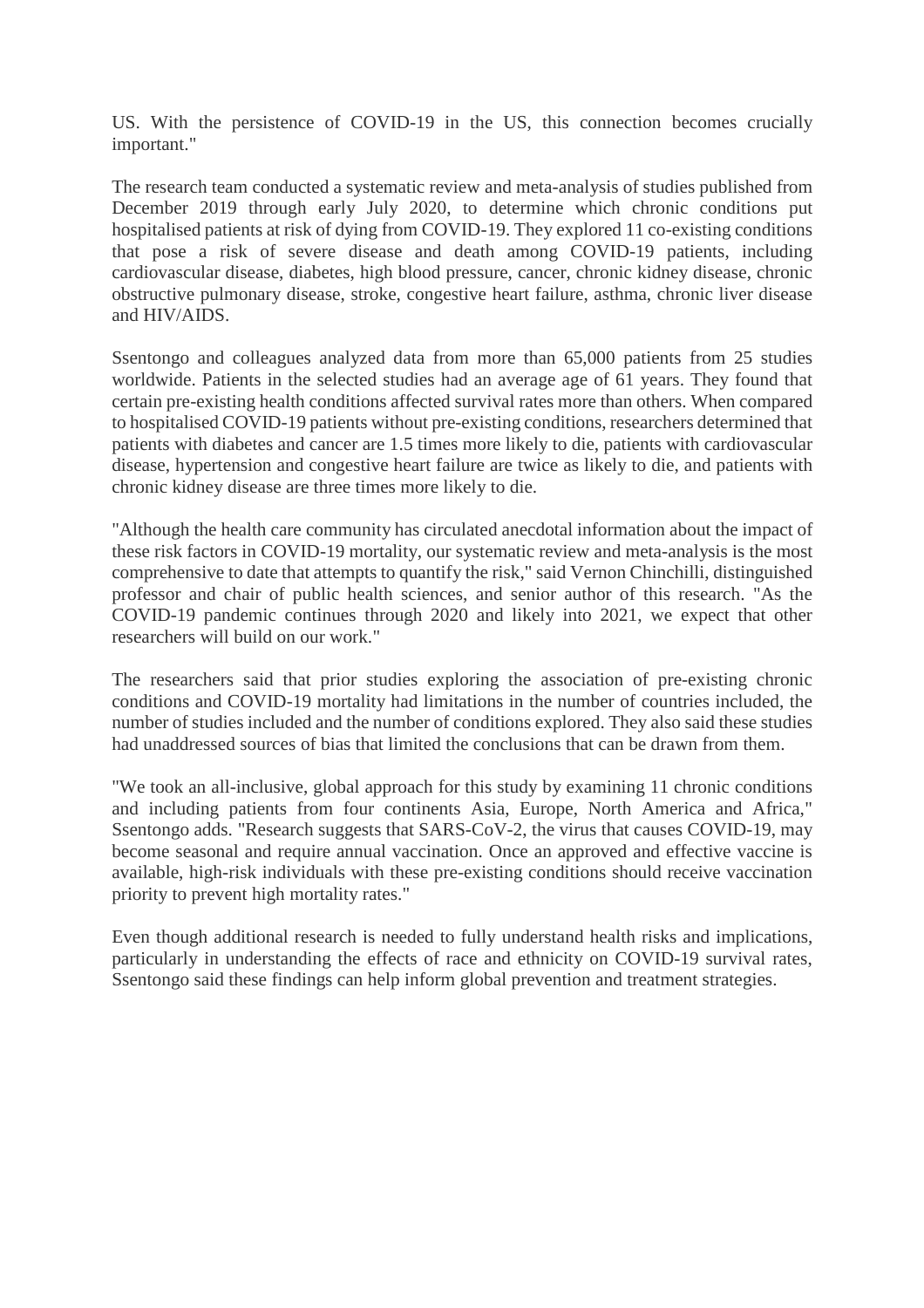# **Holistic fitness**

# **Ensuring holistic fitness of mind, body (New Kerala: 20201011)**

#### https://www.newkerala.com/news/2020/179571.htm

The truth is that our body and mind are not separate identities, they are one. Our mind is our subtle self while our bodies are the gross self.

On an average we have sixty to seventy thousand thoughts in a day and a large percentage of these thoughts are stressful especially during the current times, points out Reebok Mind Coach Vrinda Mehta.

This excessive stress energy is connected to almost all lifestyle diseases such as diabetes, hypertension, cardiovascular diseases, obesity, depression, anxiety and much more, she says.

We cannot always control what happens around us but what happens within us can be brought under our control with true knowledge, diligent practice, and patience. "Just like we follow a healthy diet and a regular exercise routine for physical fitness we need to have a healthy mental diet of positive thoughts, emotions and regular breathing exercise or pranayama to ensure mental wellbeing."

As the World marked Mental Health Day on October 10, she shares a few simple tips how mental health can be kept in check through positive life habits.

Begin your day with the 5 basic Pranayama or breathing techniques The Bhastrika, Kapalbhati, Anulomvilom, Bhramri and Udgeeth Pranayams. According to the yogic science, our mind and our breathing are directly connected.

Include positive affirmations in your pranayama routine.

Become aware of your breath. Get into the habit of taking slow deep breaths especially when you are stressed out.

Surround yourself with positive people. Think and talk about positive things.

Keep a gratitude journal. Make a habit of writing down 5 things that you are grateful for each day.

Connect with nature. Get some sunshine as it is a powerful electromagnetic energy that helps in cleansing and rejuvenation. Reconnect with mother earth by walking barefooted on grass/sand to destress.

Listen to calming soothing music to relieve stress.